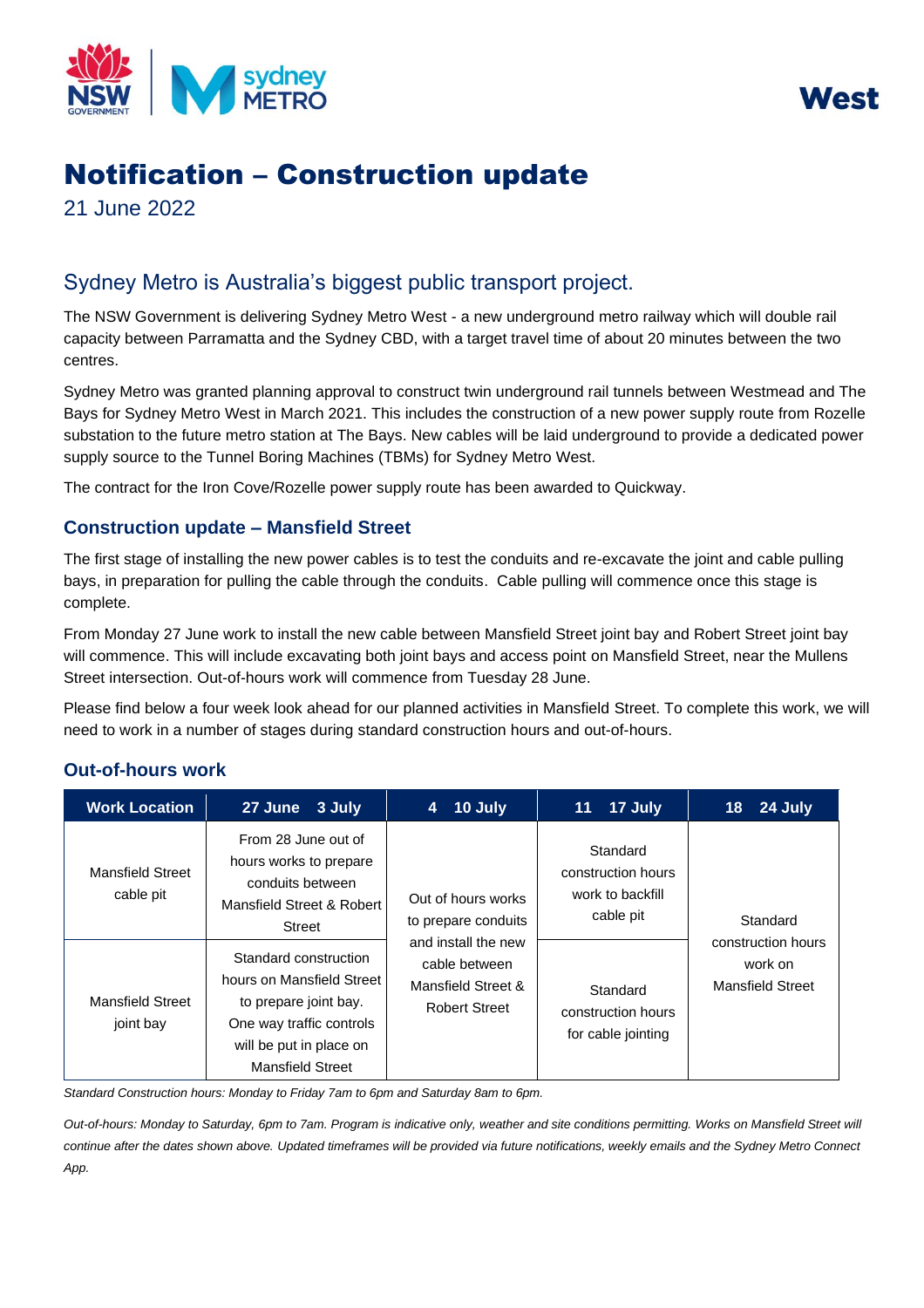## **Work Areas**

#### **Mansfield Street joint bay**



#### **Mansfield Street cable pit**



- $\odot$ 1800 612 173 Community information line open 24 hours
- $\circledR$ sydneymetrowest@transport.nsw.gov.au
- $\textcircled{\scriptsize{}}$ Sydney Metro West, PO Box K659, Haymarket NSW 1240
- (512 173) If you need an interpreter, contact TIS National on 131 450 and ask them to call 1800 612 173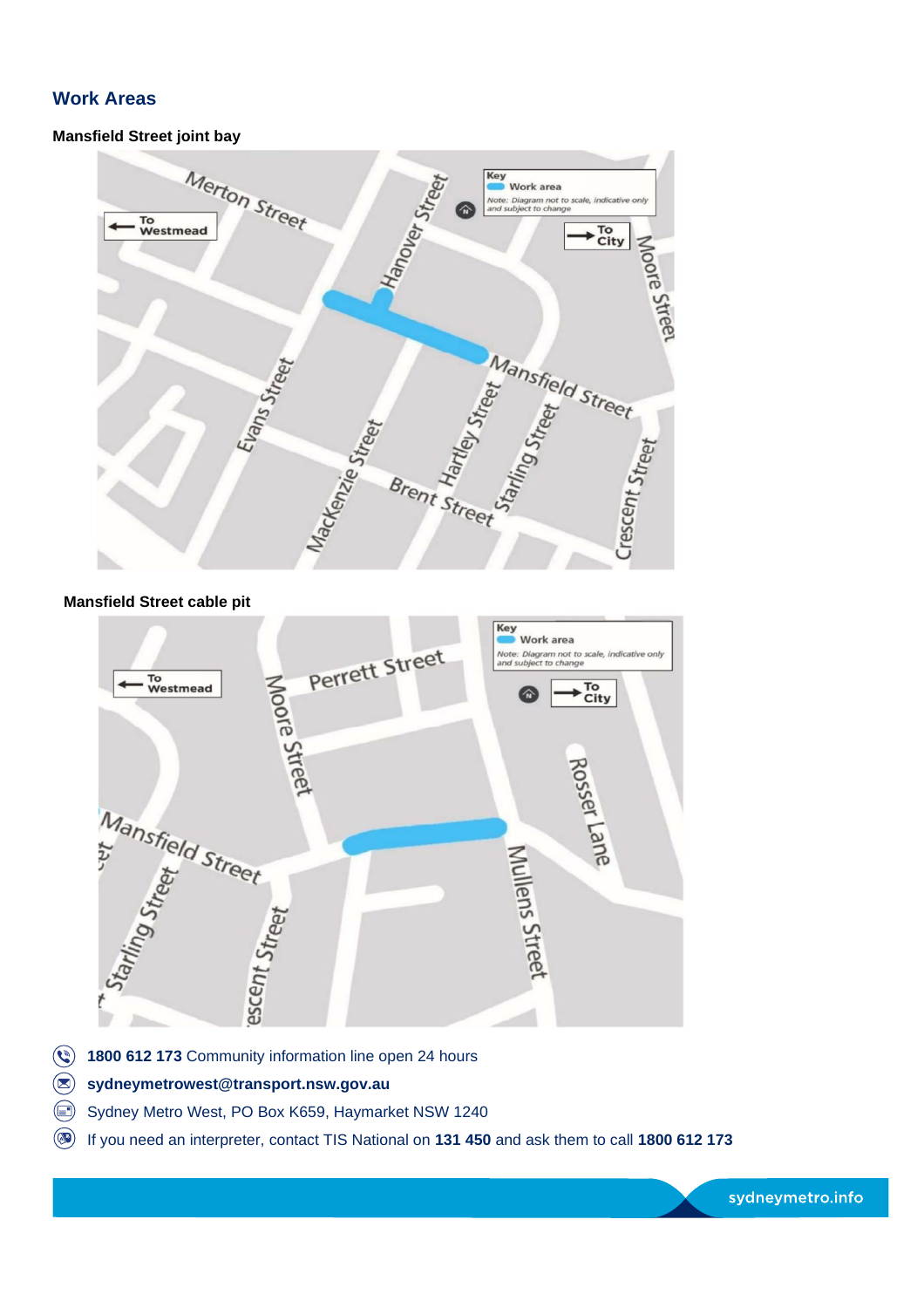#### **Work will involve:**

- Establishing traffic controls and construction areas
- Re-excavating areas to access joint and/or pulling bays
- Testing the conduits
- Removing concrete and asphalt with occasional use of a road saw
- Excavating trenches and removing spoil
- Installing conduits to hold the new cables
- Backfilling and reinstating the excavated area

This work involves testing the conduits. If a fault is found, we may need to access additional areas along the power supply route to repair the fault. This may include excavation to access and repair the fault.

#### **What to expect**

- Construction machinery and equipment operating onsite, inside designated construction sites
- Increased heavy and light vehicle movements in the area
- The work will generate some noise and vibration, the team will minimise impacts where possible
- Traffic management and directional signage will be used to ensure the safety of works and the community
- Parking will be temporarily restricted during construction
- Pedestrian management and footpath changes will occur, however, pedestrian access to buildings will be maintained at all times.

#### **Equipment used**

The equipment used will include but not be limited to excavators, tipper and concrete trucks, cable trailer, cable pulling winch & pushers, cranes, sucker trucks, road saws, delivery trucks, traffic control vehicles, hand powered tools and equipment.

#### **Changes to pedestrian and cycle routes**

During the work, changes to traffic conditions for pedestrians, cyclists, parking and motorists will be required and may include stop-slow traffic controls. While we are working on Mansfield Street, it will become one way westbound only.

These changes will vary and are dependent on road authority approvals. Traffic control will be in place to assist motorists, pedestrians and cyclists.

- **8** 1800 612 173 Community information line open 24 hours
- @) **sydneymetrowest@transport.nsw.gov.au**
- ~ Sydney Metro West, PO Box K659, Haymarket NSW 1240
- @ If you need an interpreter, contact TIS National on **131 450** and ask them to call **1800 612 173**